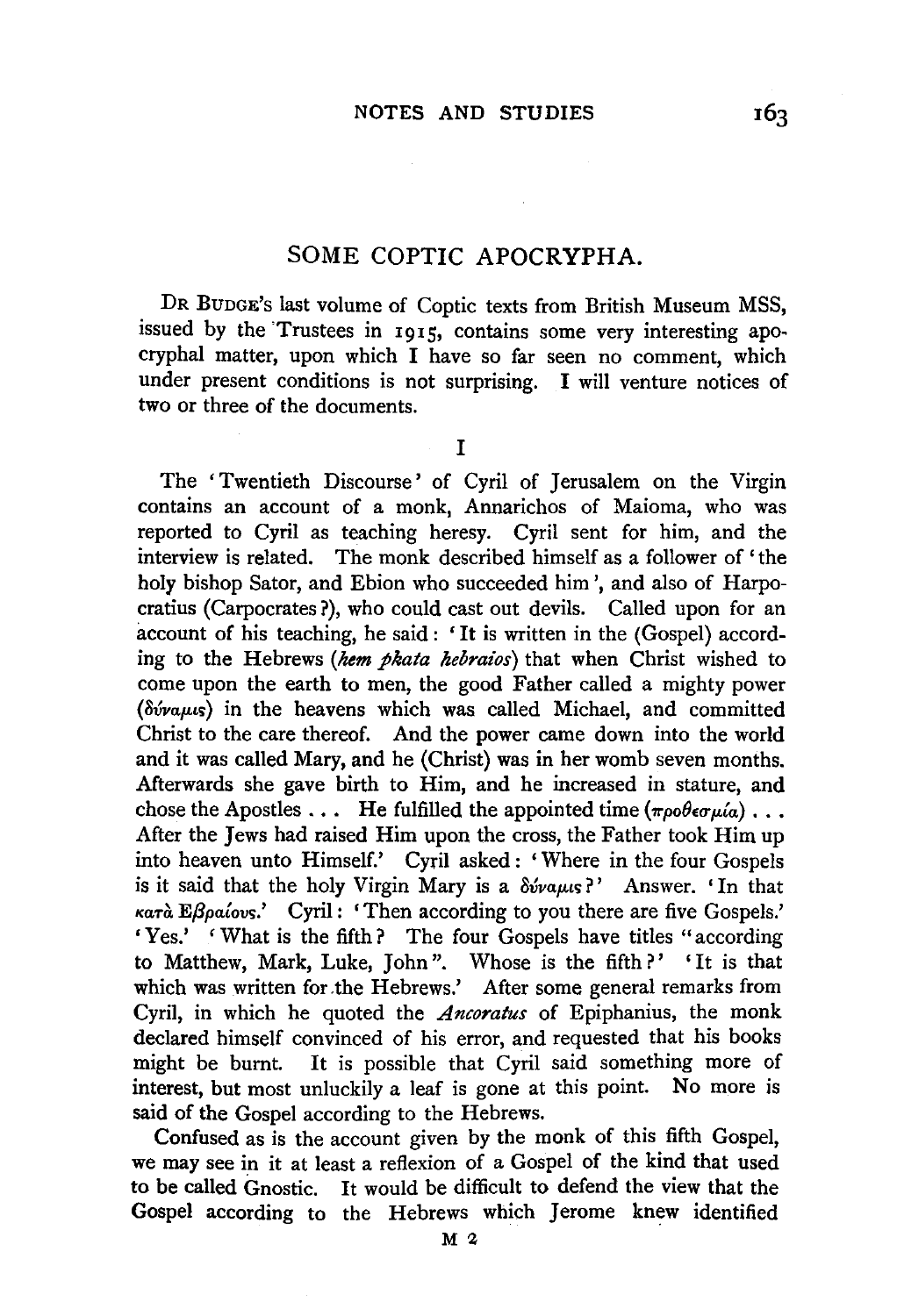## 164 THE JOURNAL OF THEOLOGICAL STUDIES

Michael with Mary, making the latter an incarnation of the former ! and it is only less difficult to suppose that Epiphanius would have missed the chance of declaiming against such a doctrine if he had read it in his Ebionite Gospel. On the same lines the Gospel of Peter is excluded. But that the passage may represent the teaching of some Gnostic group I see no reason to doubt. In an earlier page of his discourse Cyril says : 'Let Ebion now be ashamed, and Harpocratius, these godless heretics who say in their madness that *Mary* was a  $\delta v$ vaus of God, which took the form of a woman and came upon the earth and was called Mary, and gave birth to Emmanuel for us. Does it not follow ... that Christ did not take flesh upon himself,' &c.

There are other curious points in the discourse. Cyril expresses his disbelief in the fabulous lives of the Virgin, and tells her story, in fact, with some sobriety. She is identified, however, with all the other Maries of the Gospels including Mary Magdalene. Her parents were Joakim (=Kleopas) and Anna, her grandparents David (or Aaron) and Sara. The rejection of Joakim's offering, and the picturesque details of the birth and childhood are all pruned away. The story of the death is told at some length, but its end is quite unexpected. The Jews attack the funeral procession and the Apostles flee, leaving the body on the bier. The Jews burn the bier, but the body is nowhere to be found : their fruitless search for it is stopped by a voice from heaven, which bids no man seek for it before the judgement day.

The discourse of Demetrius on the Birth of our Lord, which follows, has some telling details. I will extract one. When Mary was dwelling under Joseph's care, 'the angels were round about her at all times  $\dots$ and they were in the form of doves, or some other kind of holy bird. They flew about her in the place where she used to sit working at her handicraft, and they would alight upon the windows of her room.'

### II

The Dying Prayer of St Athanasius (p. 1019) enables us to restore a puzzling passage in the *Apocalypse* of *Zephaniah* (Steindorff's *Anonymous Apocalypse).* Athanasius says: 'Heaven and earth hang upon His word, even as a drop of water hangeth from a potter's vessel  $(\kappa \hat{\omega} \delta \circ s)$ .' The passage in the Apocalypse (p. 37, *T. u. U. N. F.* ii 3) is

## (I saw)

the whole earth, how it ... like as a drop of water *(illegible line)*  when it came up ... a ... spring

Also the same words occur near together on the almost wholly illegible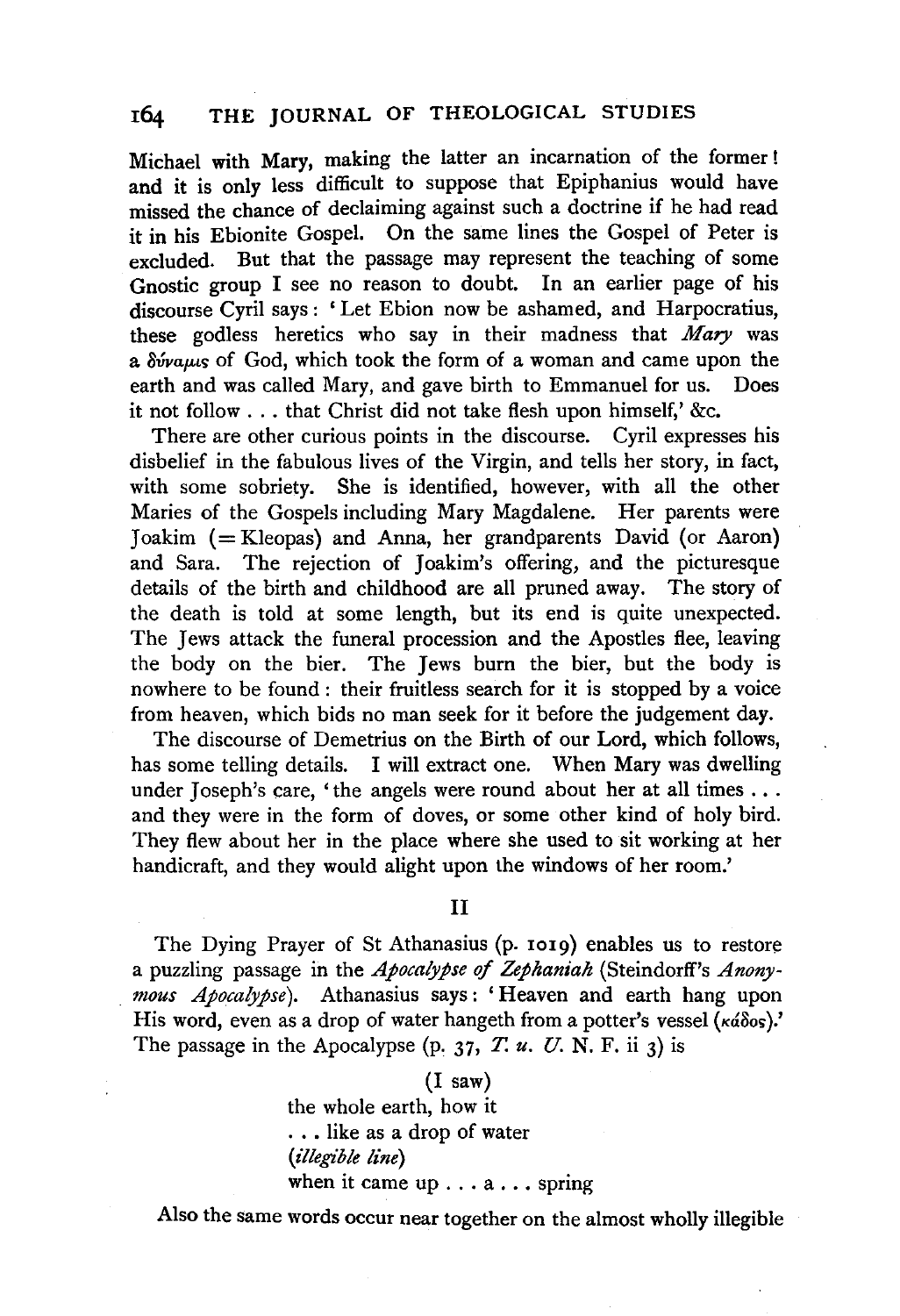page of the Sahidic *Apoc.* of *Zephaniah* (p. I 14), viz. 'heaven', 'a drop of water', upon a'. The metaphor is that of a drop of water hanging to a jar when it is drawn up out of a well. This is not the place to discuss the question of the identity of the *Anonymous Apocalypse* with that of Zephaniah, of which I am well convinced : but the small point I bring forward here is one of a good many that are in favour of that identity.

#### Ill

The Discourse on St Michael by Timothy, Abp. of Alexandria, adds another to the list of Johannine Apocrypha, native to Egypt. It quotes *in extenso* a book found by Timothy at Jerusalem which had been written by Proclus (Prochorus ?), the disciple of John, a late and wild production containing an Inferno which has some antique features.

#### IV

But the last document in the volume is by far the most interesting. It is a Coptic version of the greater part of the Apocalypse of Paul: a version of which hitherto nothing had been heard. More space may reasonably be devoted to this.

Tischendorf's Greek Text and the Syriac and Latin versions (the last is printed in my *Apocrypha Anecdota,* rst series) are our best authorities for this book : and of these the Latin is in some respects the first, for the Greek original has reached us in a rather shortened form. Tischendorf divided his text into fifty-one sections, and I have followed his division in printing the Latin.

The Coptic begins in the sixteenth of these sections and is continuous, with small gaps, until late in the fiftieth, when we are startled by a note of Dr Budge's. ' Fifty-two pages wanting.' We should read ' Two '. The explanation of the mistake is given in a footnote.<sup>1</sup>

It has long been recognized that the Apocalypse is imperfect. The Greek, Latin, and Syriac all end the vision at the same point. Paul has met Elijah and Enoch (or Elijah and Elisha: Syr. Lat.), and Elijah is telling him how he prayed for a drought, how the angels interceded for men, and how God said : ' Be patient until my servant Elijah prays, and I will send rain upon the earth.' The Syriac has contrived a smoother ending by adding a few words and subjoining the

<sup>1</sup> A footnote on p. clxii (Budge) tells us the quires of the MS are disordered. Dr Budge has printed them as they stand(!) and his arithmetic has become confused in spite of the fact that the pages of the MS are numbered. The volume (Brit. Mus. Or. 7022) consists of pp. 1-14 (Encomium of St Raphael, imperfect), 79-126, 129-140 (Apocalypse of Paul); pp. 15-78 (both inclusive) and 127-128 are missing. The remarks' about So pages wanting' (p. 534), 52 pp. wanting (pp. 556 and 1076) are quite wrong; that on p. 1042 'about 64 pages wanting' is alone correct.